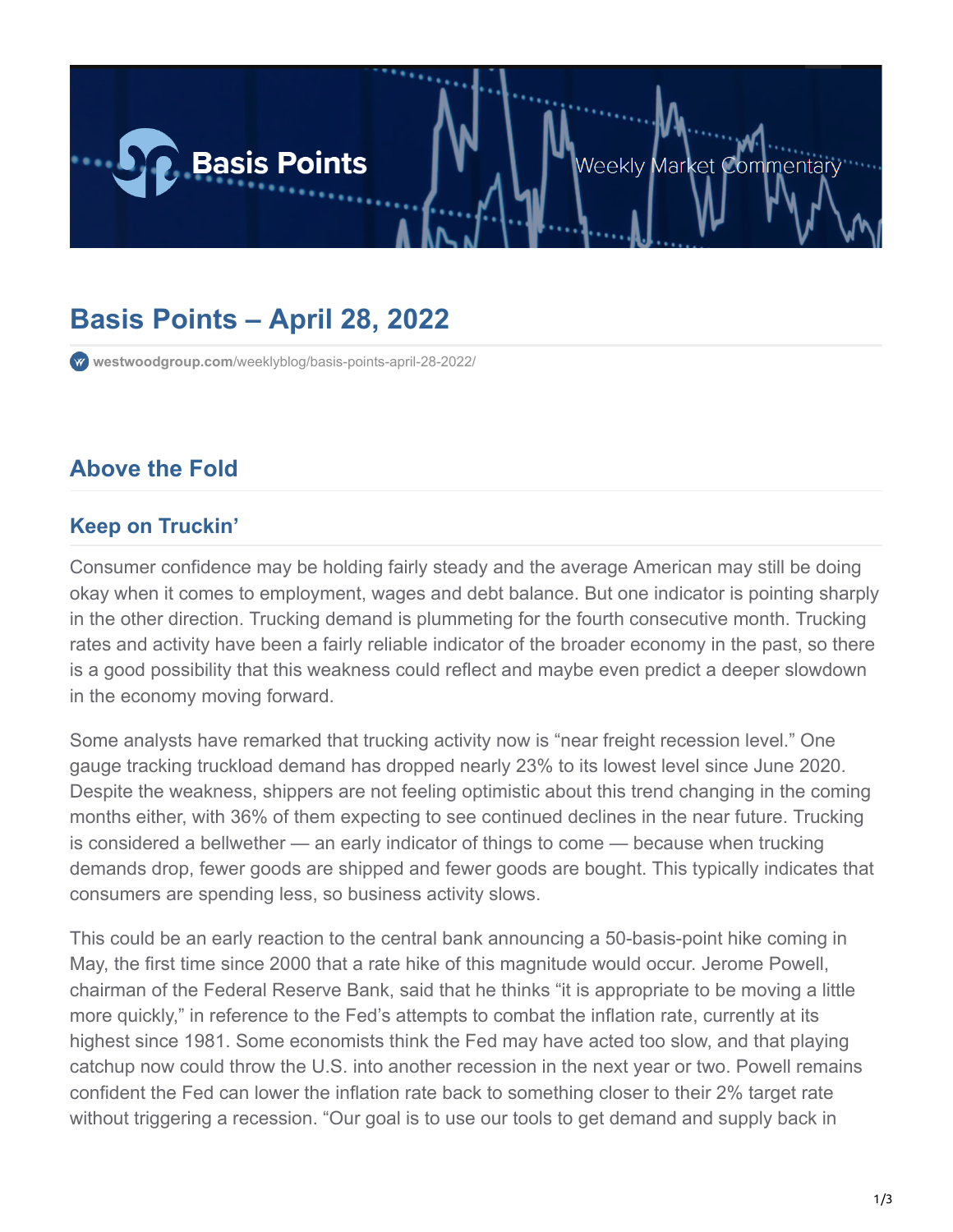sync, so inflation moves back into place, without a slowdown that amounts to a recession," says Powell. "I don't think you'll hear anyone at the Fed say that's straightforward and easy. It's going to be challenging."

## **Three Things**

#### **General Motors Electrifies an Icon**

General Motors (GM) will produce a fully electric Chevrolet Corvette, GM President Mark Reuss announced in a LinkedIn post on Monday. "We will offer an electrified and a fully electric, Ultiumbased Corvette in the future," Reuss wrote. "In fact, we will offer an electrified Corvette as early as next year." "Electrified" encompasses everything from hybrid to fully electric vehicles. However, Reuss added that details and names will come at a later date. GM has previously said it plans to produce only zero-emission vehicles by 2035.

#### **Real Estate Market Repopulates Less Expensive Cities**

With mortgage rates reaching 5.5% this month, homebuyers are looking far and wide for affordable housing options. As many workers were able to make the switch to remote positions during the pandemic, many homebuyers are finding affordable homes in some of the country's smaller, lesser-known cities. Rapid City, South Dakota, was the top-ranked city of Q1 with a metro area population of around 145,000. The Wall Street Journal/Realtor.com Emerging Housing Markets Index lists the top emerging markets in the U.S., and is one place to find potentially affordable living areas.

#### **Second-Largest Cloud Infrastructure Company Gains Ground**

Microsoft is seeing continued success from the worldwide migration to remote/hybrid work. In its earnings report this week, the tech giant saw an 18% increase to \$49.4 billion in revenue and an 8% jump to \$16.7 billion in net profits from last year. The need for continued cloud-infrastructure support for businesses implementing remote work positions has helped fuel its success. Their increased hold on the cloud network market is due, in large part, to the leadership in office applications and using their foothold to leverage their Azure cloud services. As companies continue to spend on cloud services, Amazon may have a little competition for their top spot in the cloud-infrastructure market moving forward.

### **In the Know**

#### **A Little Note on Volatility**